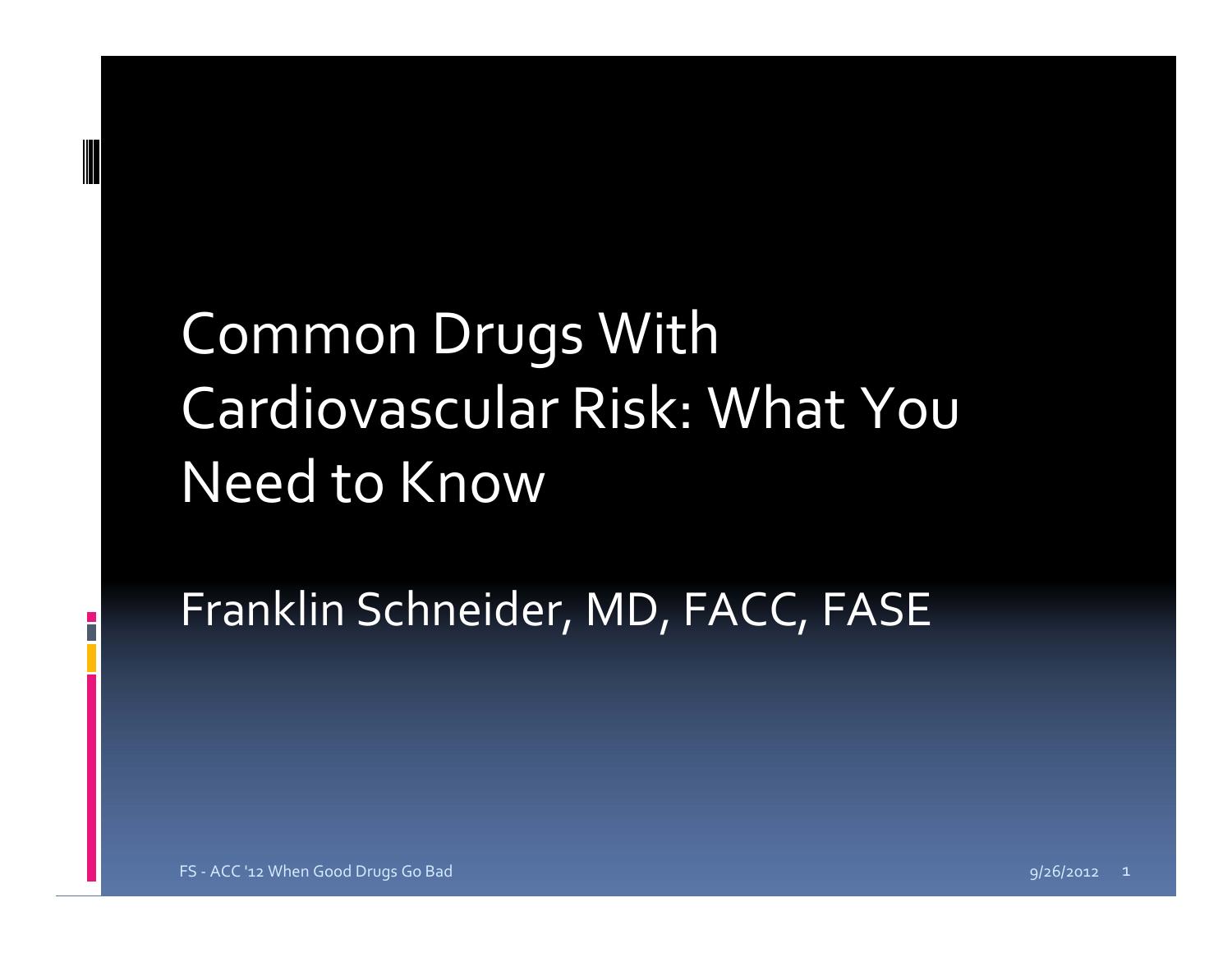## Introduction:

- Many common medications have potential cardiovascular side effects.
- These medications can be safely used, in the appropriate patients.
- Will review a number of medications recently in medical and popular press.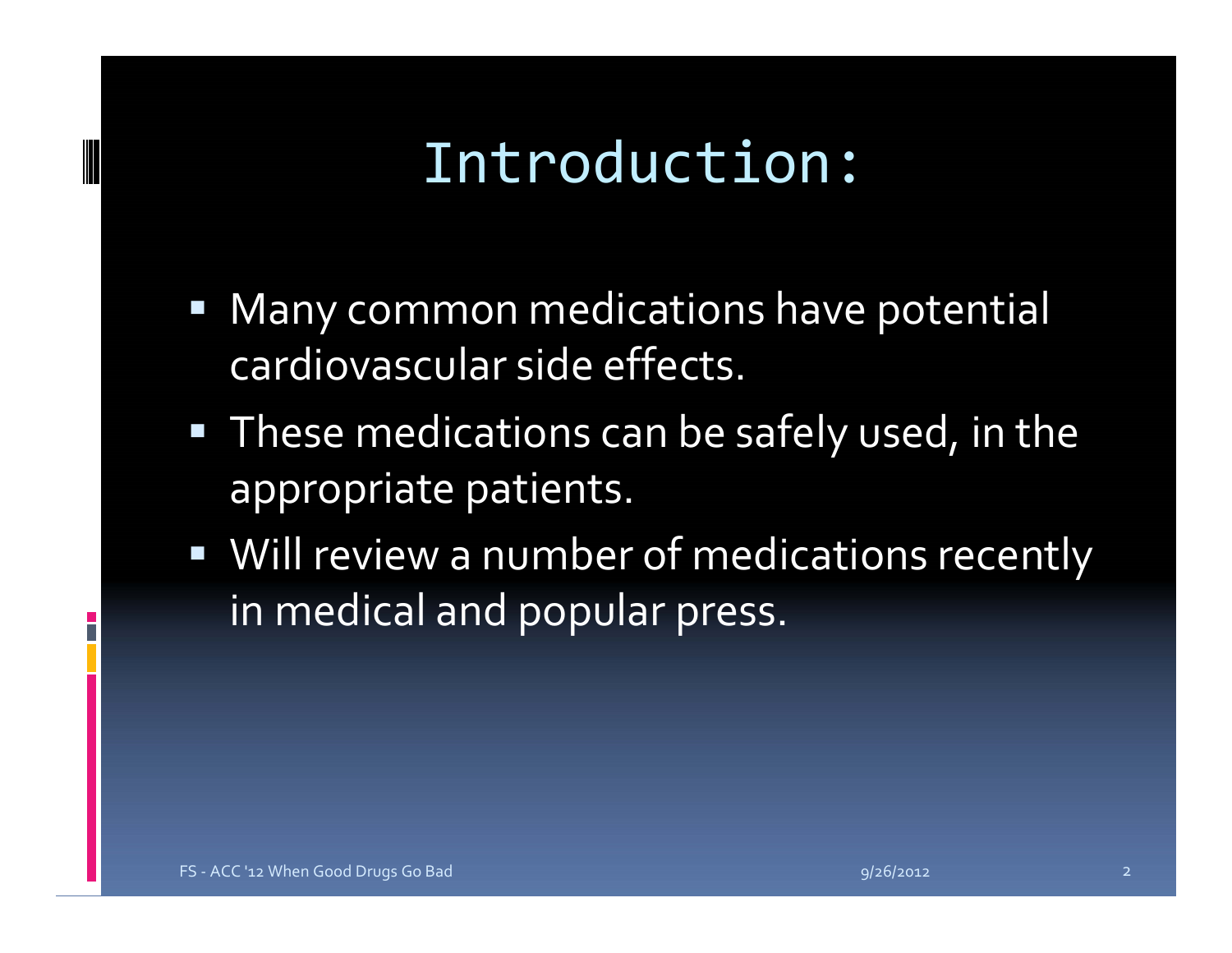**The Leader SUNY Fredonia's student newspaper: Online**

**Good drugs go bad: not always, but usually**

## Good Drugs, Bad Doctors



# **Good Drugs and Bad Drugs:** What's the Difference?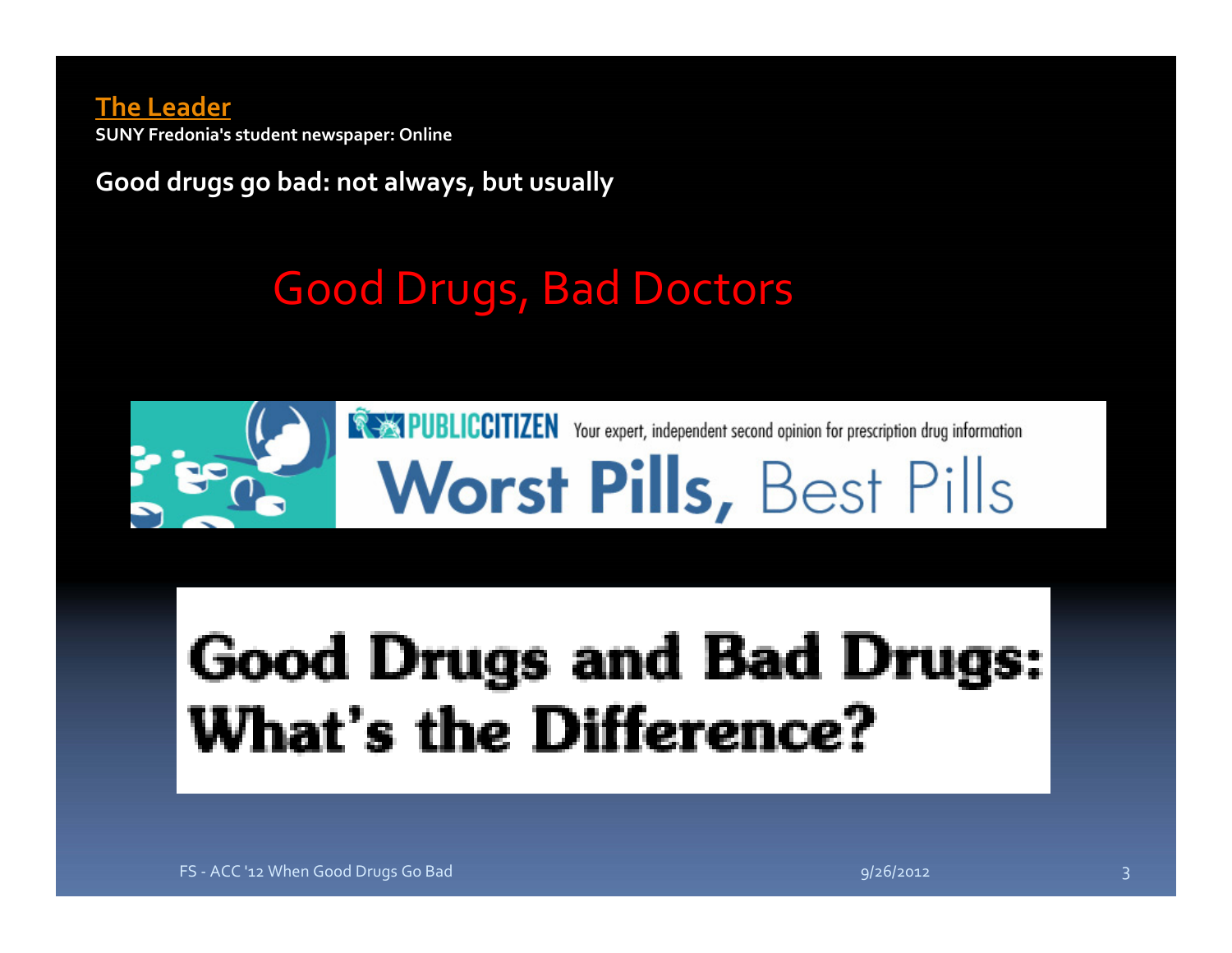#### Introduction:

#### Specific Agents:

Proton Pump Inhibitors (and Clopidogrel) Azithromycin Pioglitazone (Actos) NSAIDsCOX‐2 Inhibitors

Format: Define Interaction Issue Prescribing Recommendations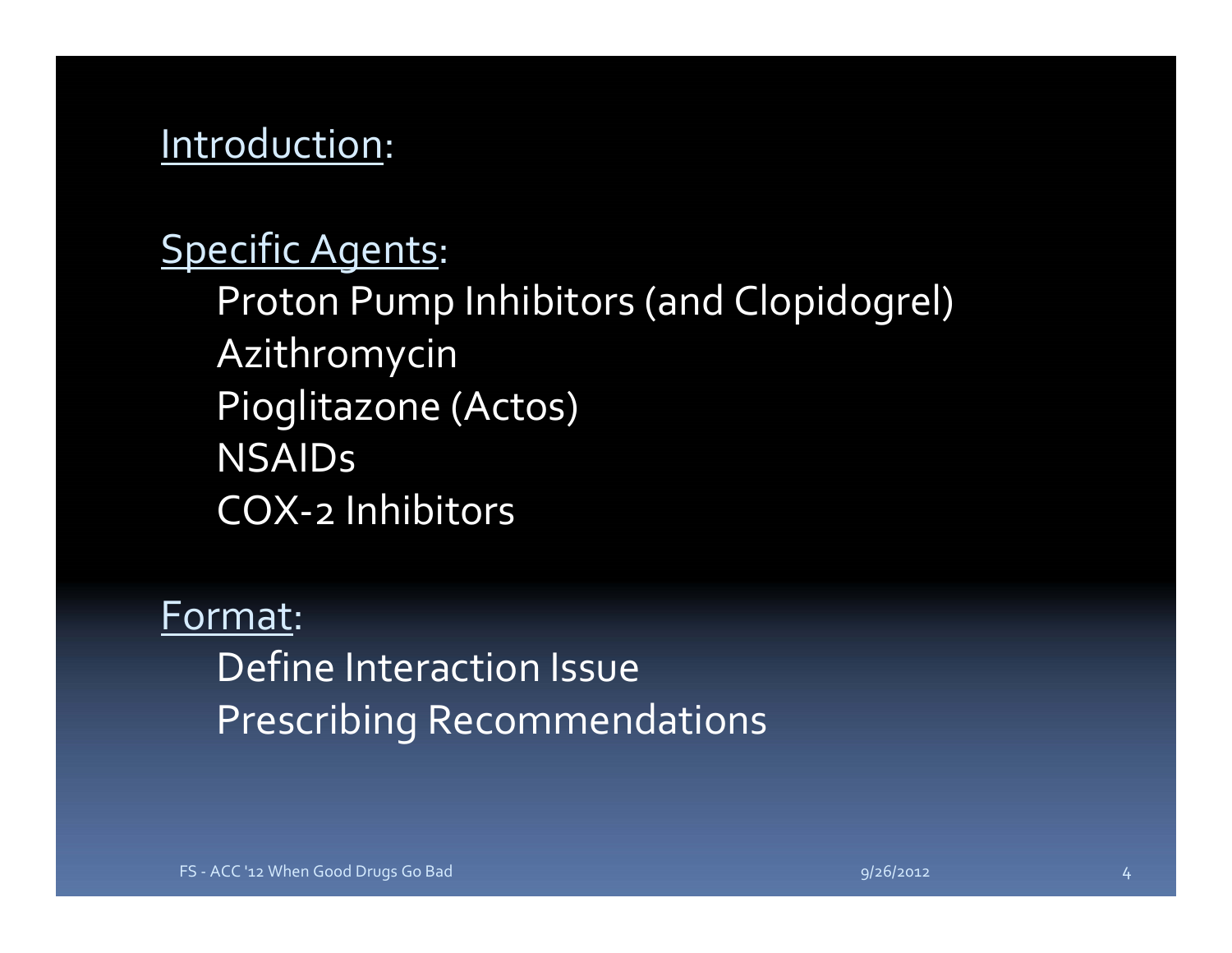### Proton Pump Inhibitors (and Plavix)

- Plavix reduces major CV events compared with placebo or aspirin.
- Dual antiplatelet therapy with Plavix/ASA reduces major CV events in patient with ischemic heart disease.
- Prolonged dual antiplatelet therapy is standard of care in patients after DES.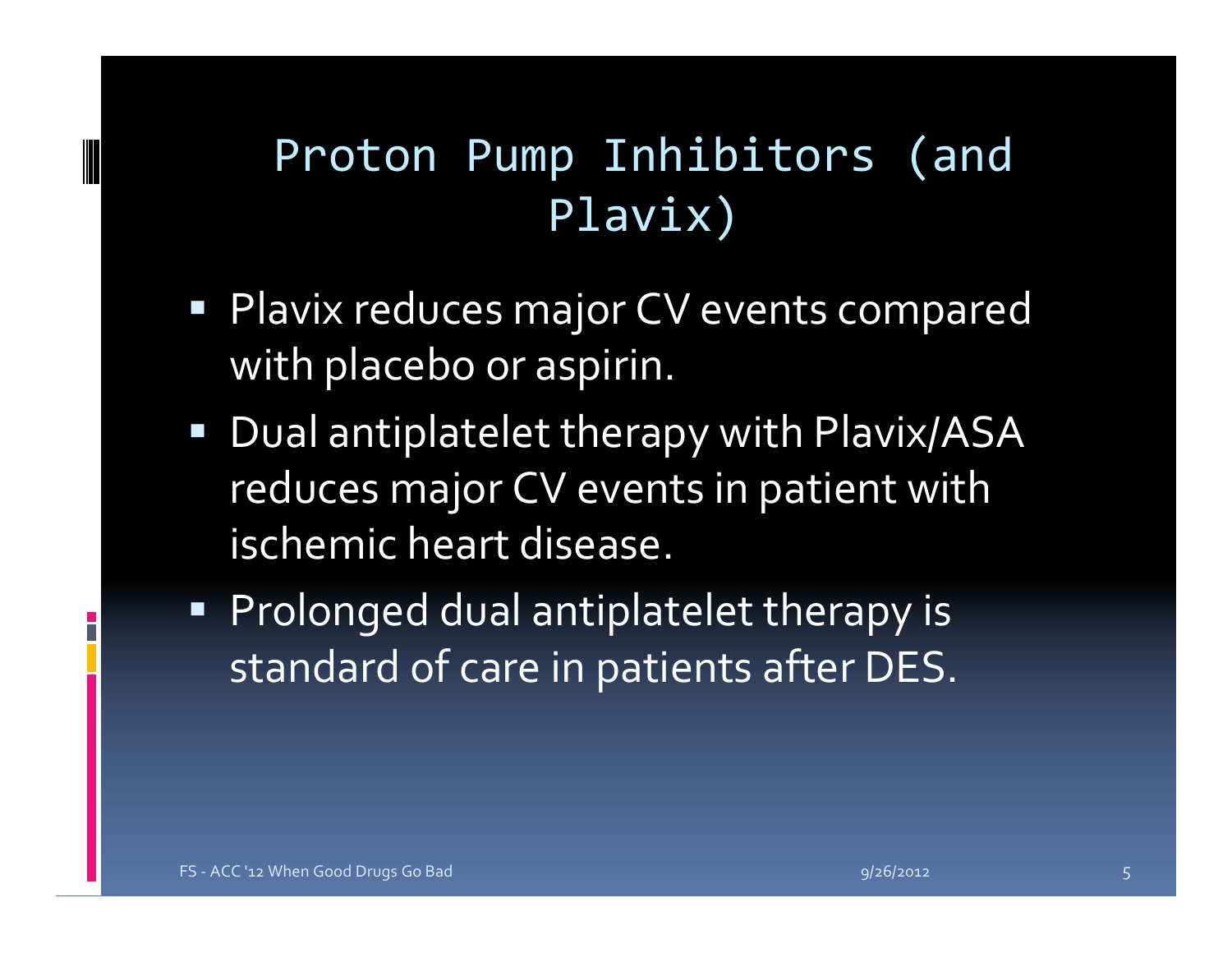## Proton Pump Inhibitors (and Plavix)

- $\Box$ Antiplatelet agents increase risk of bleeding (prior GI bleeding, older age, use steroids/anticoagulants, or NSAIDs).
- PPIs reduce risk of upper GI bleeding compared with no therapy.
- **However, potential interactions between PPIs** and Plavix have emerged. <sup>A</sup> significant association between PPI use and Plavix has been inconsistently demonstrated.
- The proposed mechanism is PPI inhibition of the CYP450 2C19‐mediated metabolic bioactivation of clopidogrel.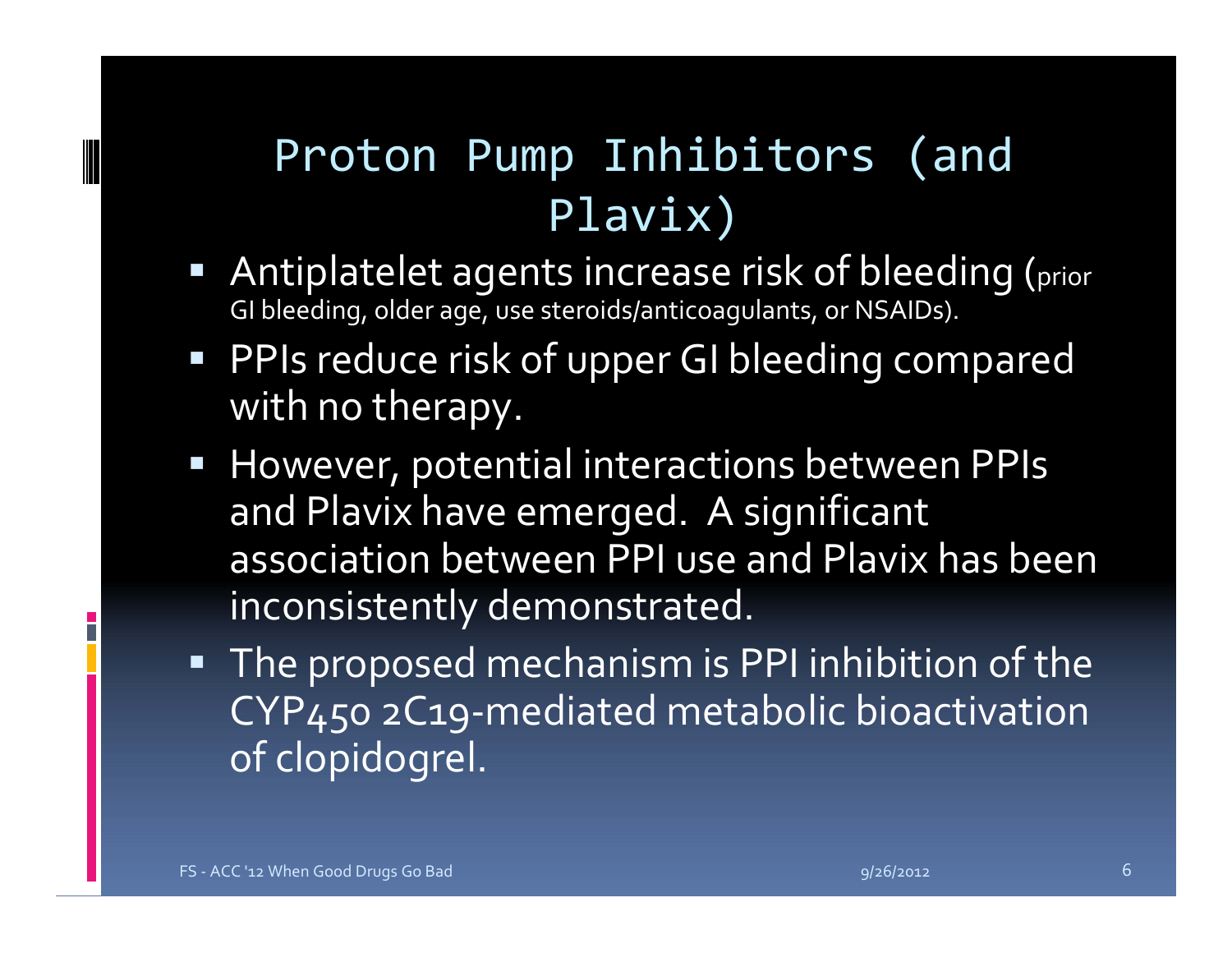#### Plavix and PPIs: What to do?

- **Empiric use of PPIs should be avoided in** patients treated with Clopidogrel.
- PPIs should only be considered in high‐risk patients (history of gastrointestinal bleeding or ulcers, and those receiving concomitant anticoagulant therapy).  $\mathsf{PPIs}\, \mathsf{to}$ use are dexlansoprazole, lansoprazole, or pantoprazole.
- Also consider use of H2-receptor antagonists or antacids.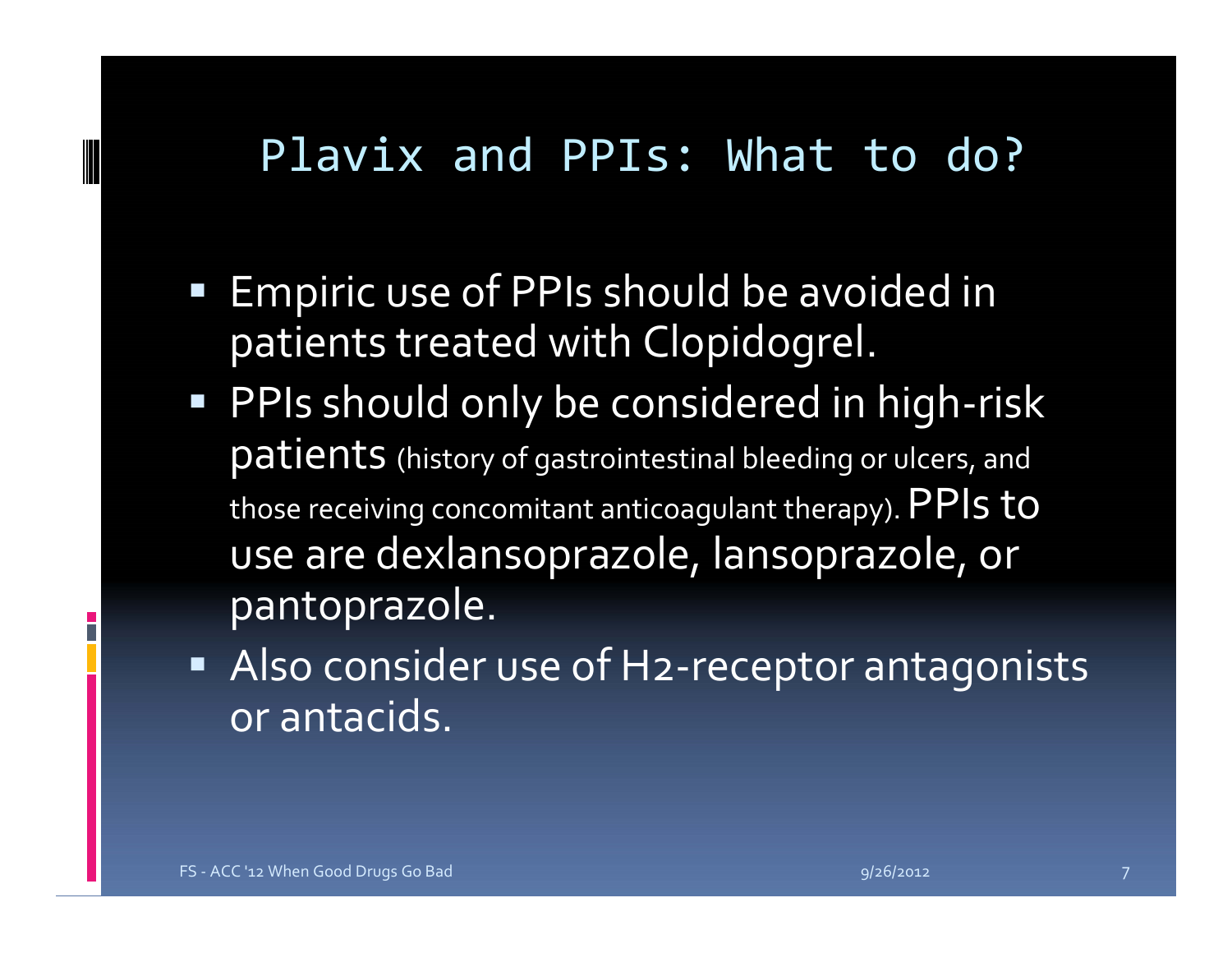#### Azithromycin and  $\hat{U}$  (Sudden) Death

The NEW ENGLAND JOURNAL of MEDICINE

ORIGINAL ARTICLE

#### Azithromycin and the Risk of Cardiovascular Death

Wayne A. Ray, Ph.D., Katherine T. Murray, M.D., Kathi Hall, B.S., Patrick G. Arbogast, Ph.D., and C. Michael Stein, M.B., Ch.B.

NEJM 366:20 May 17, <sup>2012</sup>

FS ‐ ACC '12 When Good Drugs Go Bad 9/26/2012 8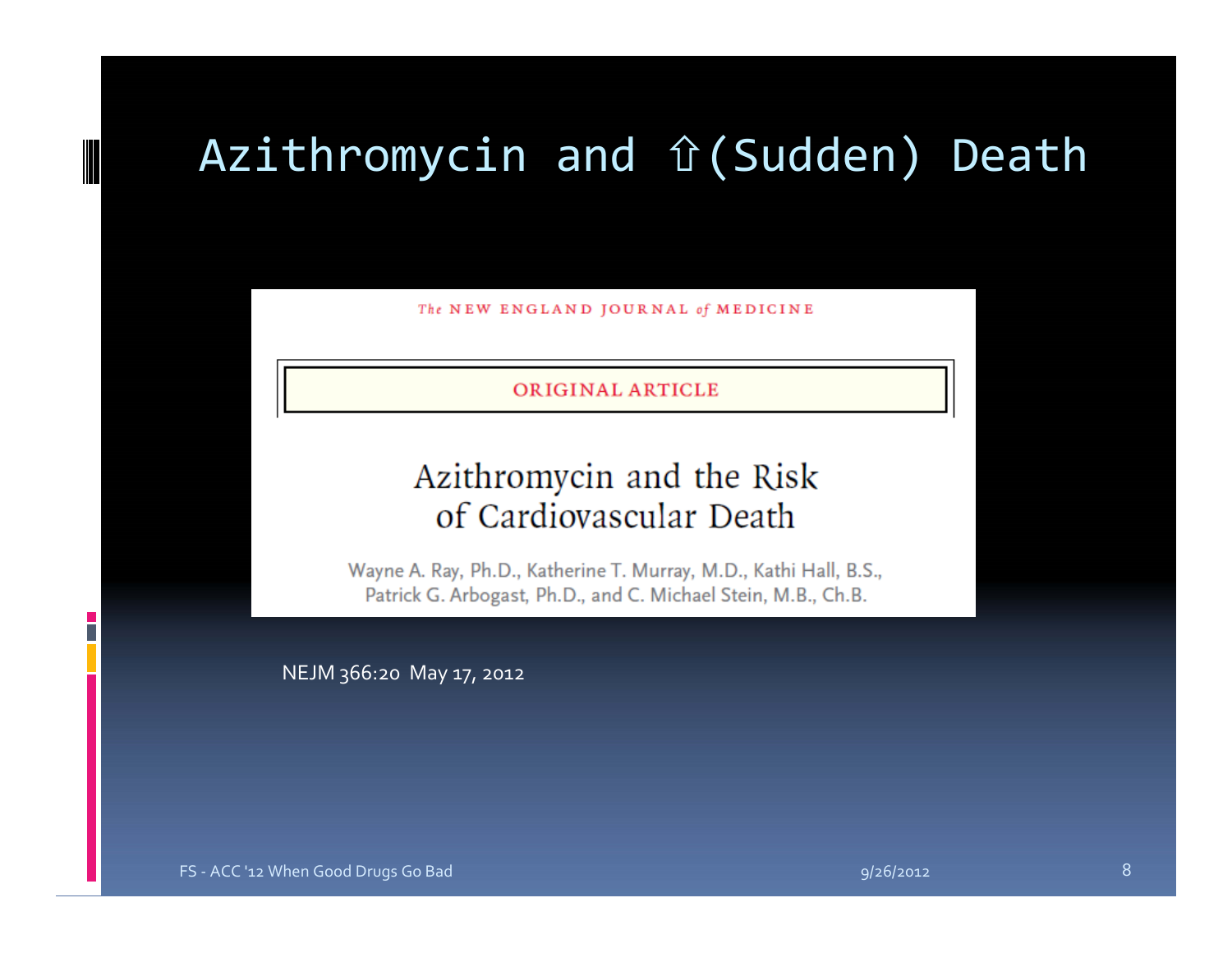#### Azithromycin and <del>介</del>(Sudden) Death

- $\Box$  Other macrolide antibiotics are associated with QT prolongation and increased arrhythmias.
- $\mathcal{L}_{\mathcal{A}}$ Retrospective (1992-2006) analysis of Tennesee Medicaid patients who took Azithromycin. Comparison groups took Amoxicillin, Levaquin, Cipro, or no Rx.
- T. ■ 10 day post-Rx filling observation (5d Rx drug)
- $\Box$ Large # of prescriptions:
	- Azithromycin 347,795
	- Ξ ■ Amoxicillin 1,348,672
	- Ciprofloxacin 264,626
	- Levaquin 193,306
	- No Abx 1,391,180 (Propensity matched)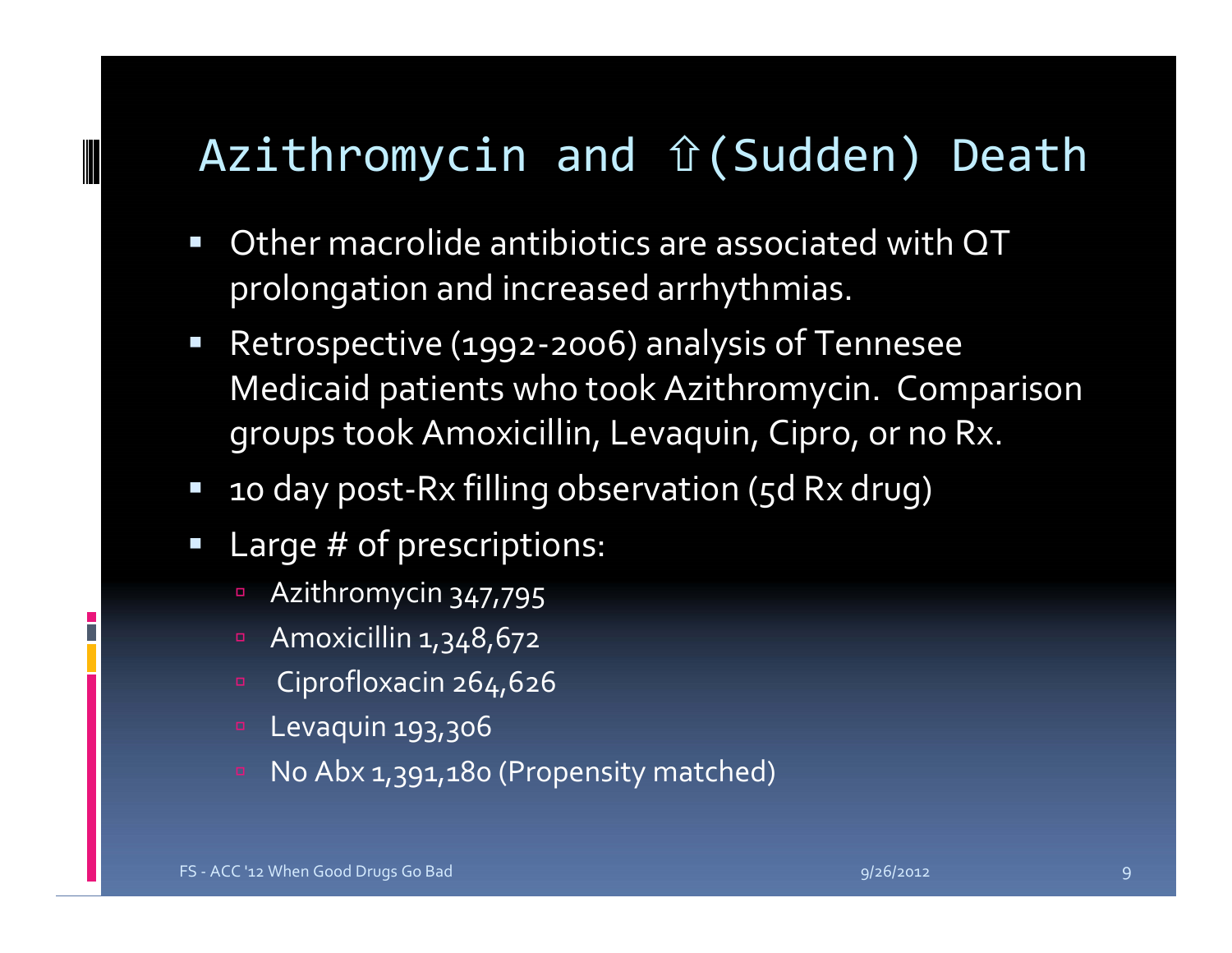#### Azithromycin and  $\hat{U}$  (Sudden) Death

| Drug          | Deaths | Death Rate/million |
|---------------|--------|--------------------|
| Azithromycin  | 29/22  | 85.2               |
| Amoxicillin   | 42/29  | 24                 |
| No Antibiotic | 41/33  | 24                 |

- $\mathcal{L}_{\mathcal{A}}$ ■ 2.88 x  $\hat{U}$  risk of sudden death
- $\Box$ ■ 1.86x û risk death by any cause
- $\blacksquare$  $\textcolor{blue}\blacksquare$   $\textcolor{red}\Uparrow$  47 deaths per million.
- $\blacksquare$ ■ Risk Factors: Diabetes, CAD, Valve disease, CHF, PAD, use of certain medications – Digoxin, ACE-I,  $\beta$ -blockers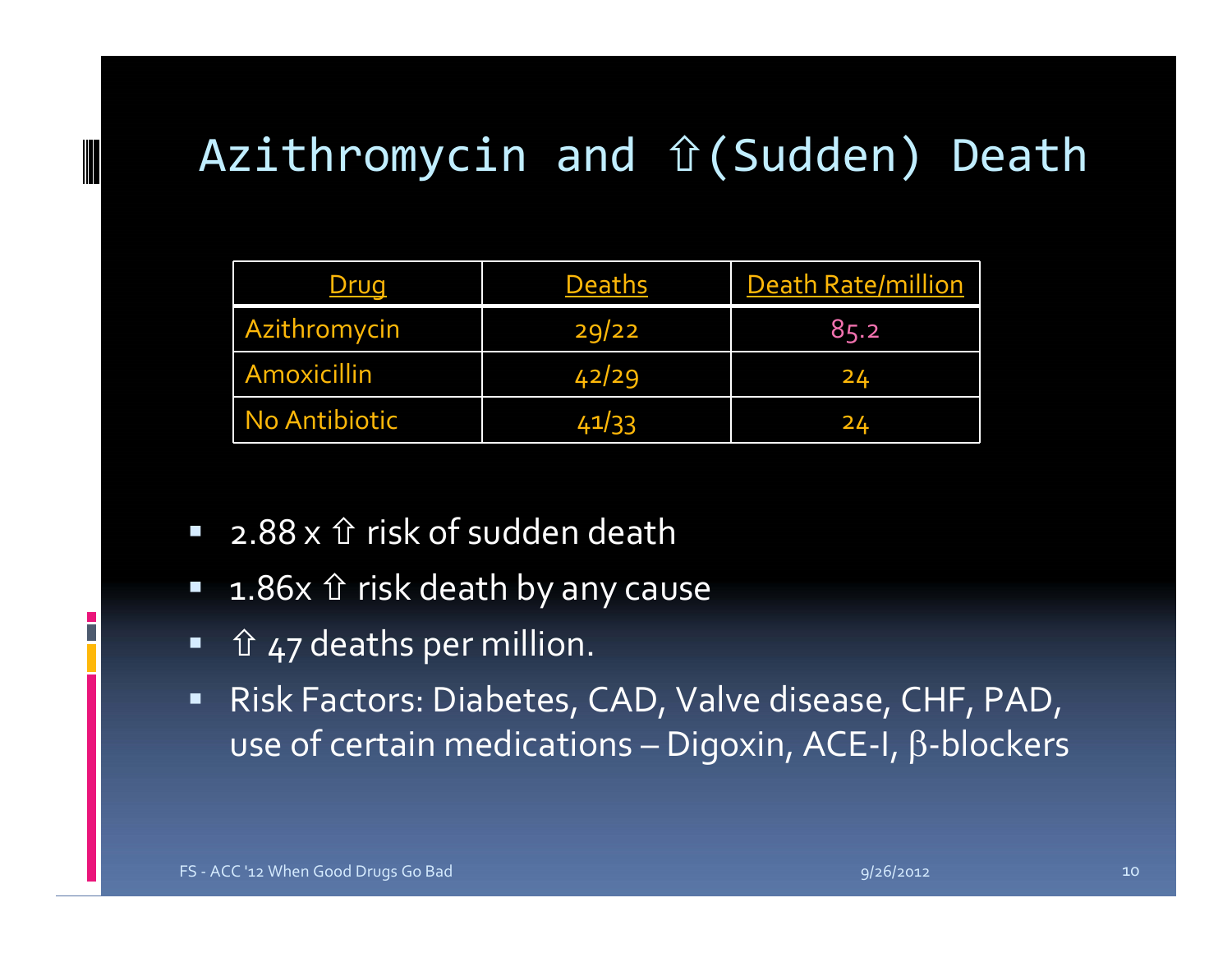#### What to do?

- Avoid indiscriminate use of antibiotics.
- Avoid Azithromycin in patients with established CV disease, especially cardiomyopathy/CAD/CHF.
- Avoid use in higher risk individuals
- Consider use of alternative antibiotic agents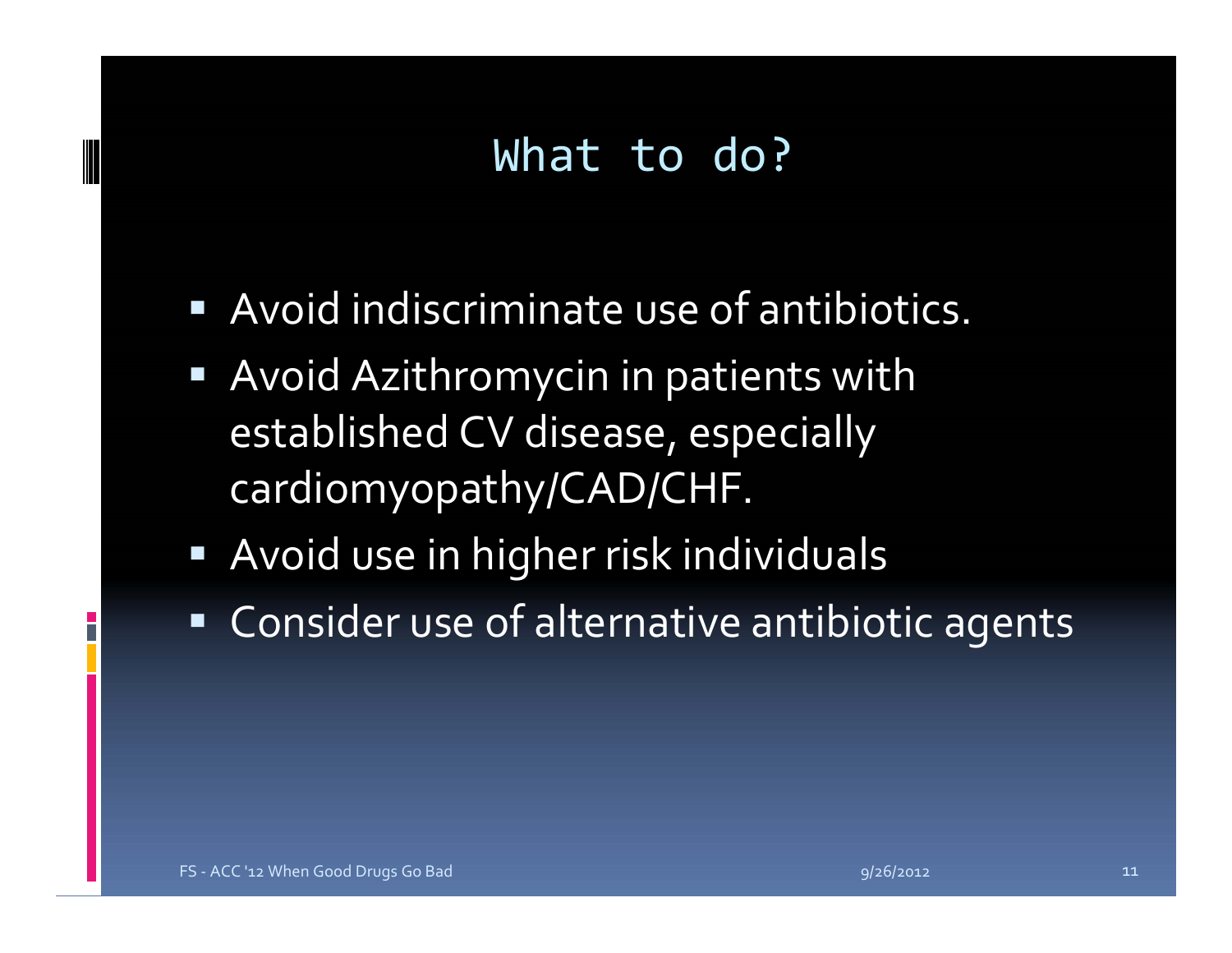## Pioglitazone (Actos) and CHF

- **Thiazolinediones (TZDs) have been associated** with increased fluid retention.
- Rezulin pulled from market due to liver toxicity.
- Actos remains but has been associated with CHF.
	- 1.7-2.1 fold increase CHF after 24 weeks Rx.
	- 2.1 fold increase in HF resulting in hospitalization/death
	- 4-6% patients develop peripheral edema.
	- Observational studies: Increased weight gain and fluid retention.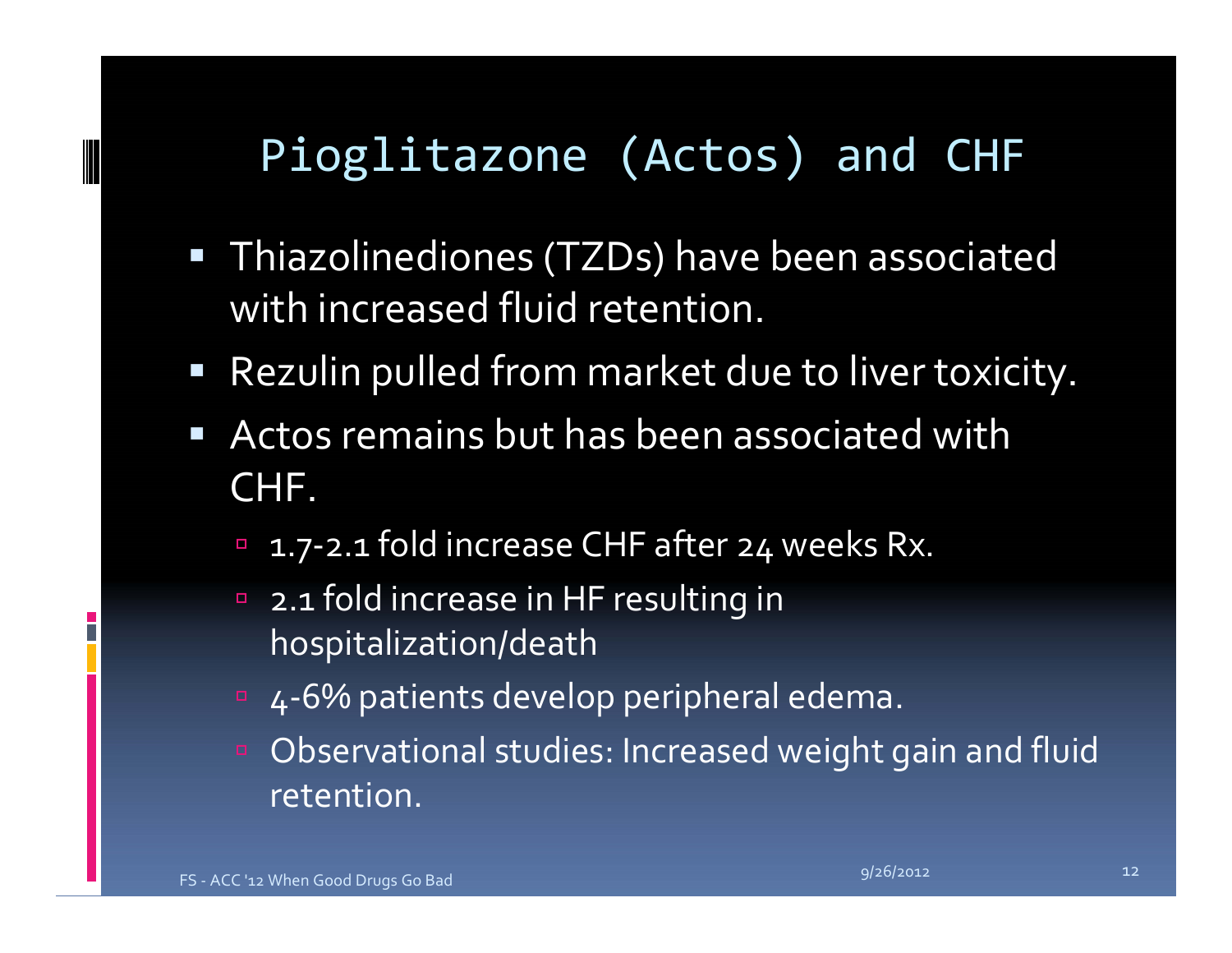#### Pioglitazone (Actos) and CHF

#### Mechanisms:

- $\Box$ ■ Renal Na<sup>+</sup> retention – stimulation sodium reabsorption in collecting tubule.
- ? Aldosterone mediated effect
- $\mathbb{R}^2$  Recommendations:
	- $\Box \quad \Downarrow$  EF, no CHF low dose TZD to start
	- $\mathsf{\_}$   $\mathsf{\bot}$  EF, Class I-II CHF low dose TZD to start
	- □ Class III-IV CHF Avoid TZD use
	- **If fluid retention occurs, assess for CHF.**
	- □ If fluid retention, no evidence CHF, consider stopping medication.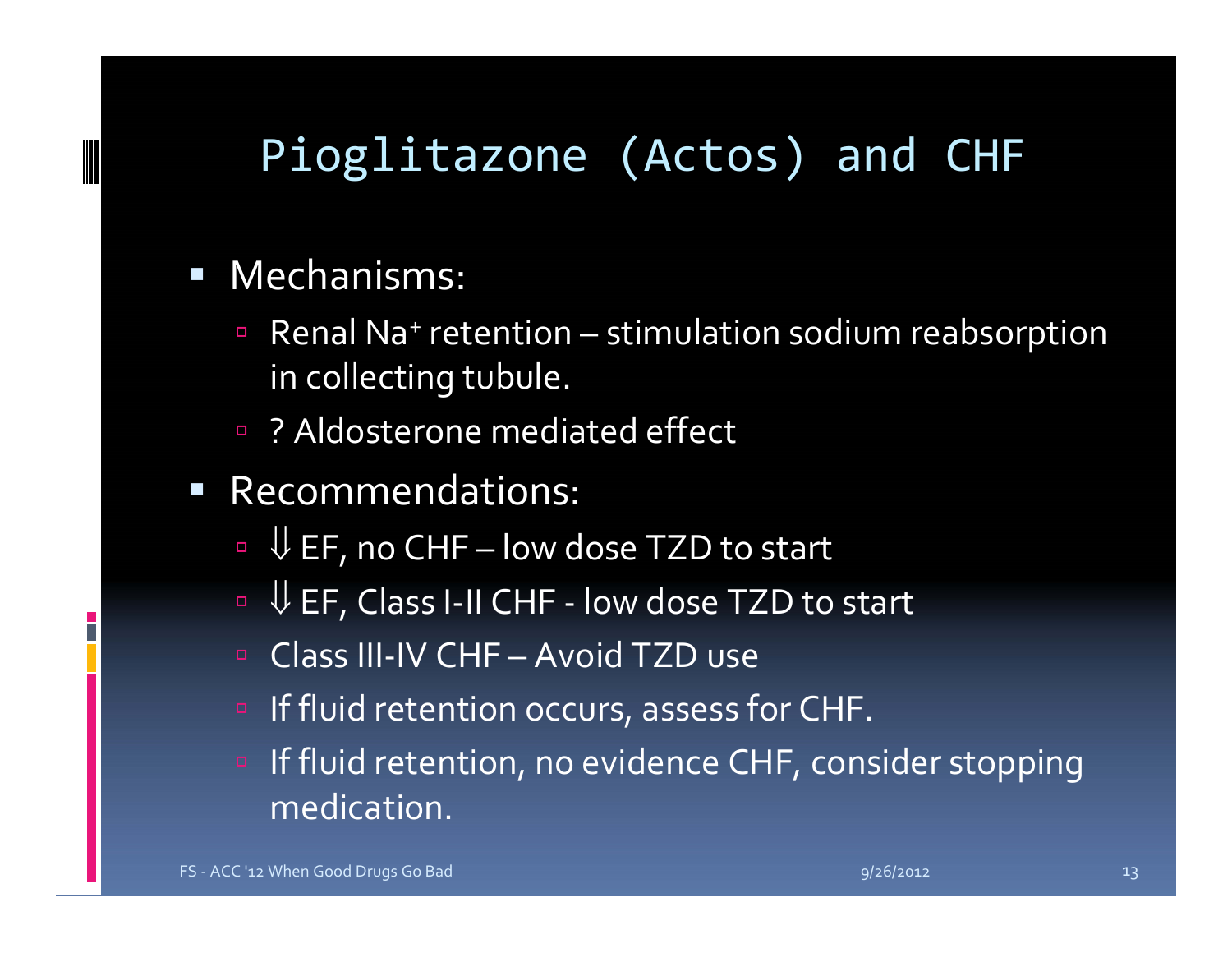

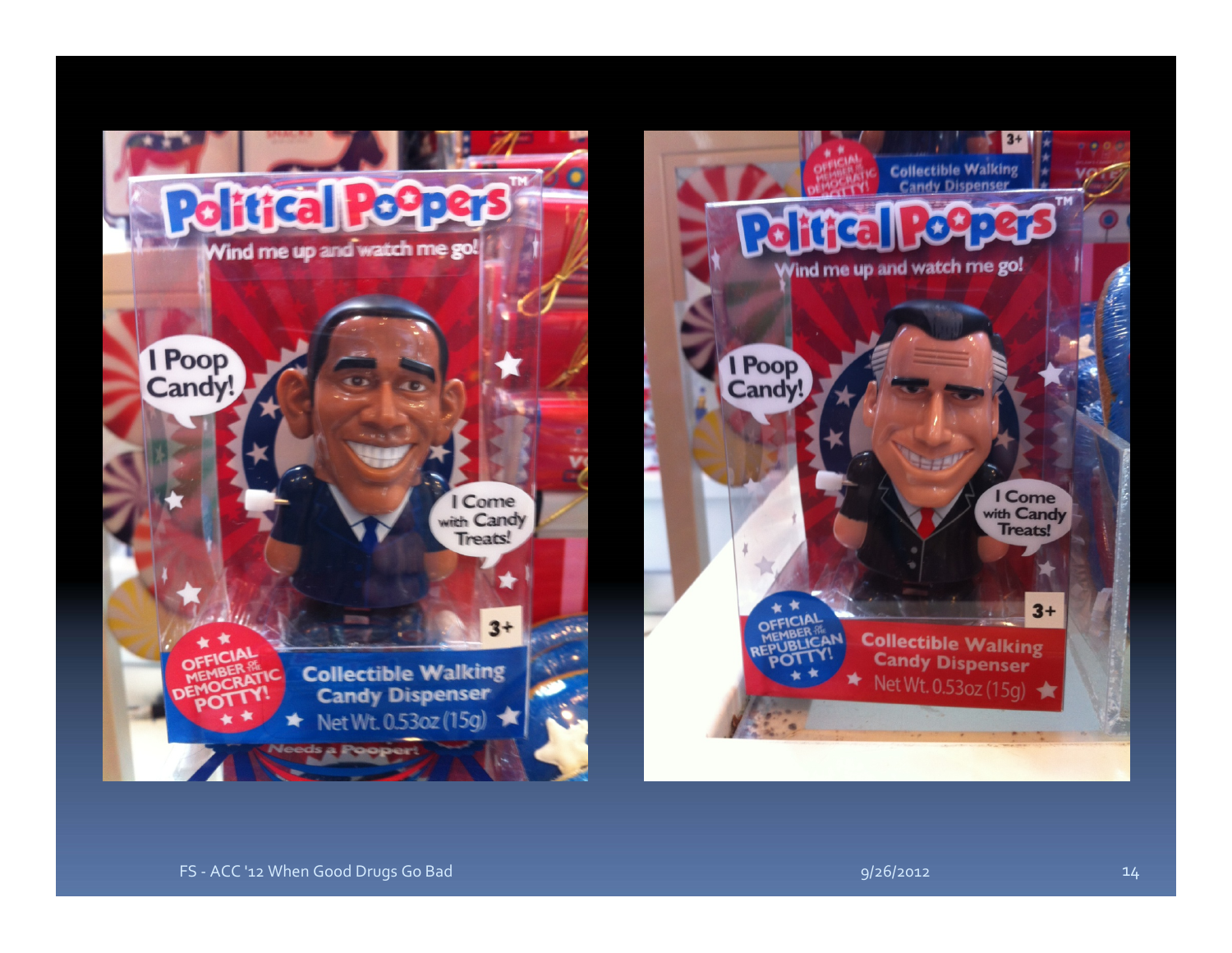- NSAIDs/COX-2 commonly used to treat pain and inflammation.
- **However, these may have several negative** effects on the CV system:
	- $\Box$ □ Interference with ASA effects.
	- $\blacksquare$ **Increased CV risk/events**
	- **Exacerbation of heart failure.**
	- □ Cause (worsening) HTN control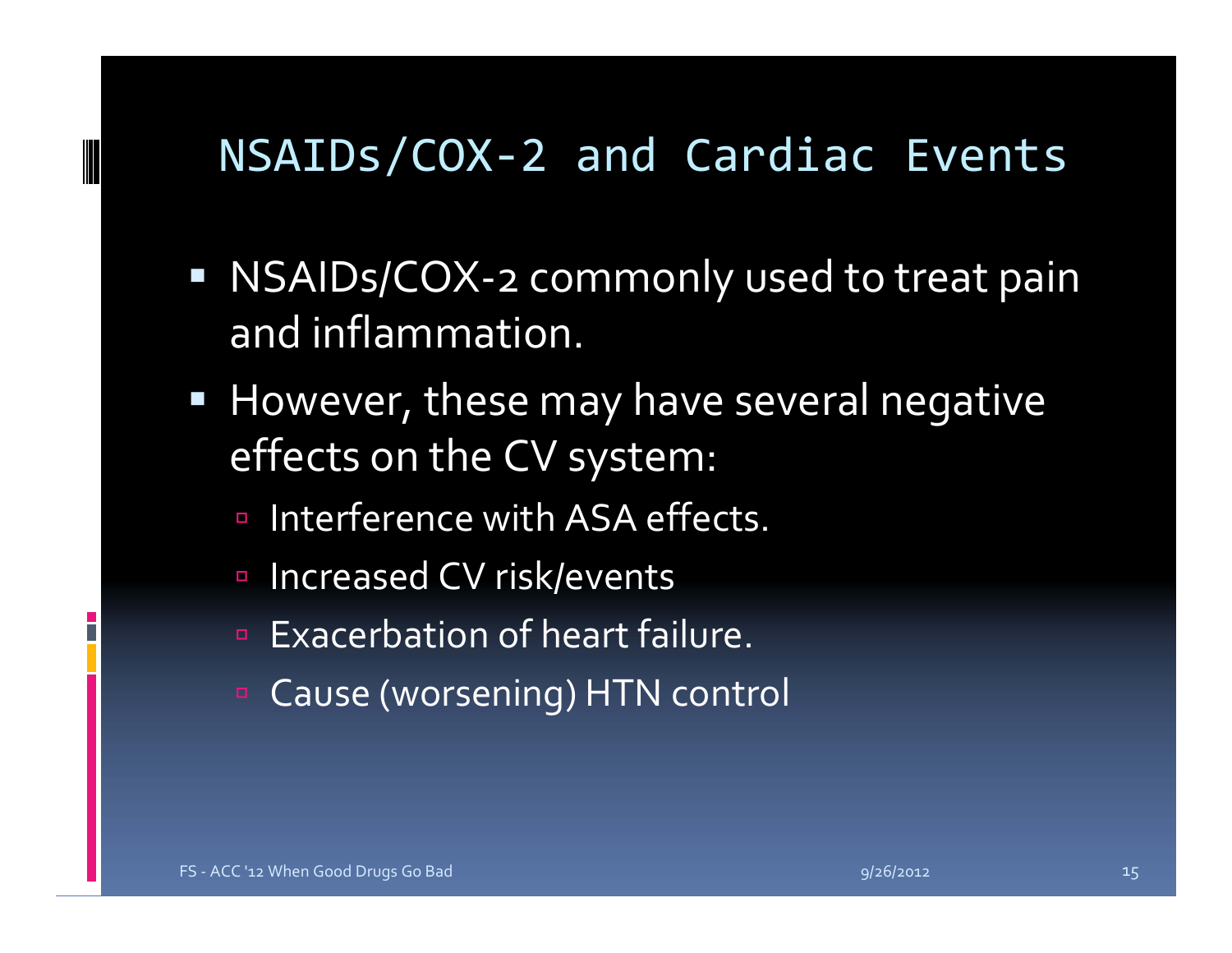- $\mathcal{L}_{\mathcal{A}}$  Use of NSAIDs with concomitant ASA may attenuate beneficial effects of ASA
	- $\Box$  Ibuprofen given <sup>2</sup> hours before/after ASA decreased platelet inhibition.
	- Similar effects after a single dose Naproxen.
	- $\blacksquare$ ■ NSAIDs compete for common COX-1 binding site.
- MD Health Study: 2.9x û MI NSAIDs <u>></u> 60 days.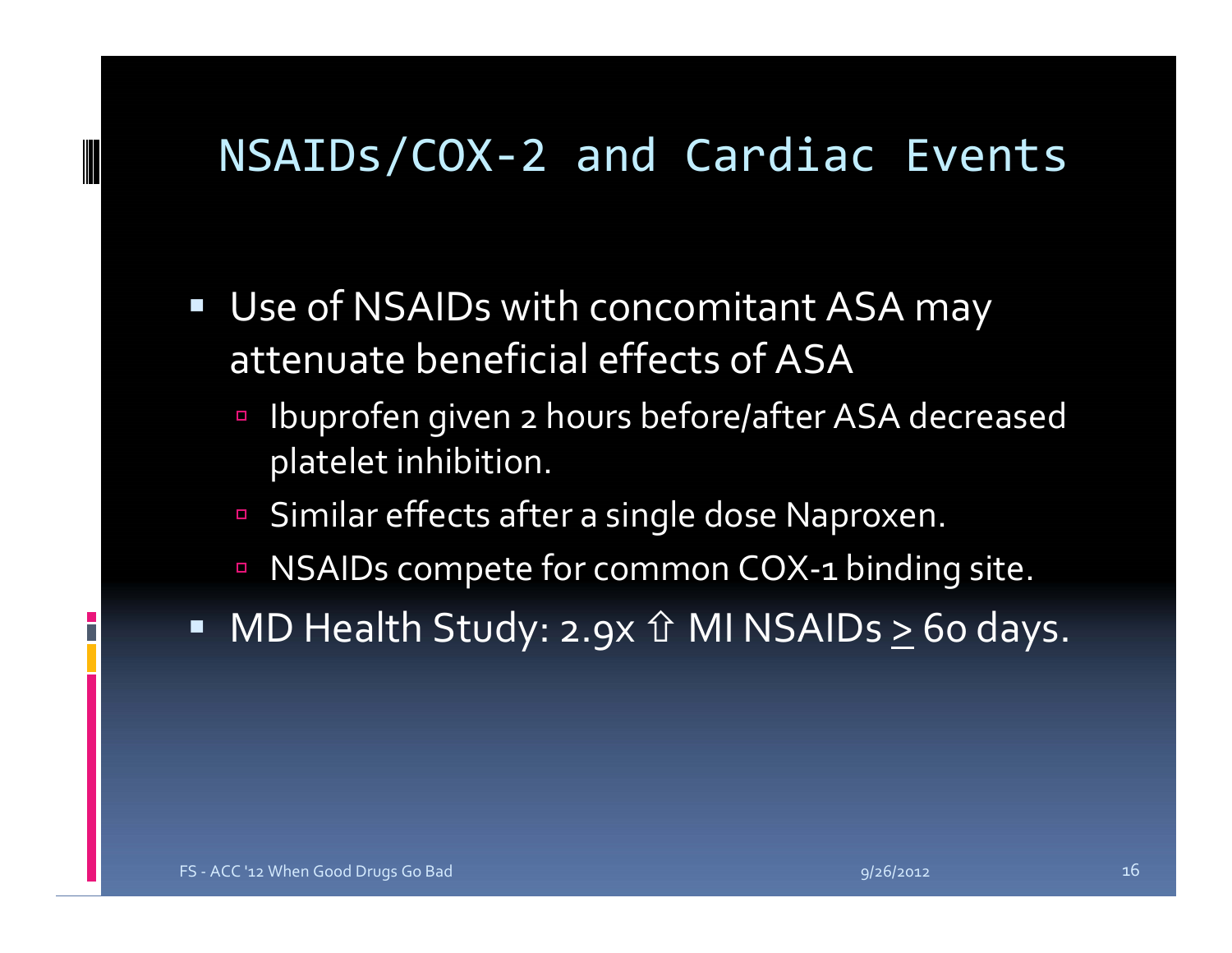- NSAIDs and COX-2 increase CV risk:
	- $\blacksquare$ ■ NSAIDs – Absolute risk low, û with dose.
		- **Low risk/CAD pts MI/CVA Ibuprofen (2.26),** Diclofenac (1.6), Naproxen (1.23).
		- Unclear in patient with RA & CAD
	- COX-2 û Risk which vary depending upon agent and dose:
		- $\,$   $\,$   $\,$   $\,$   $\,$   $\,$  risk celebrex 1.35, Vioxx 2.12, Naproxen 0.82.
		- $\blacksquare$  No known  $\Upsilon$  risk in patients with arthritis.
		- **Effect occurs shortly after starting drug.**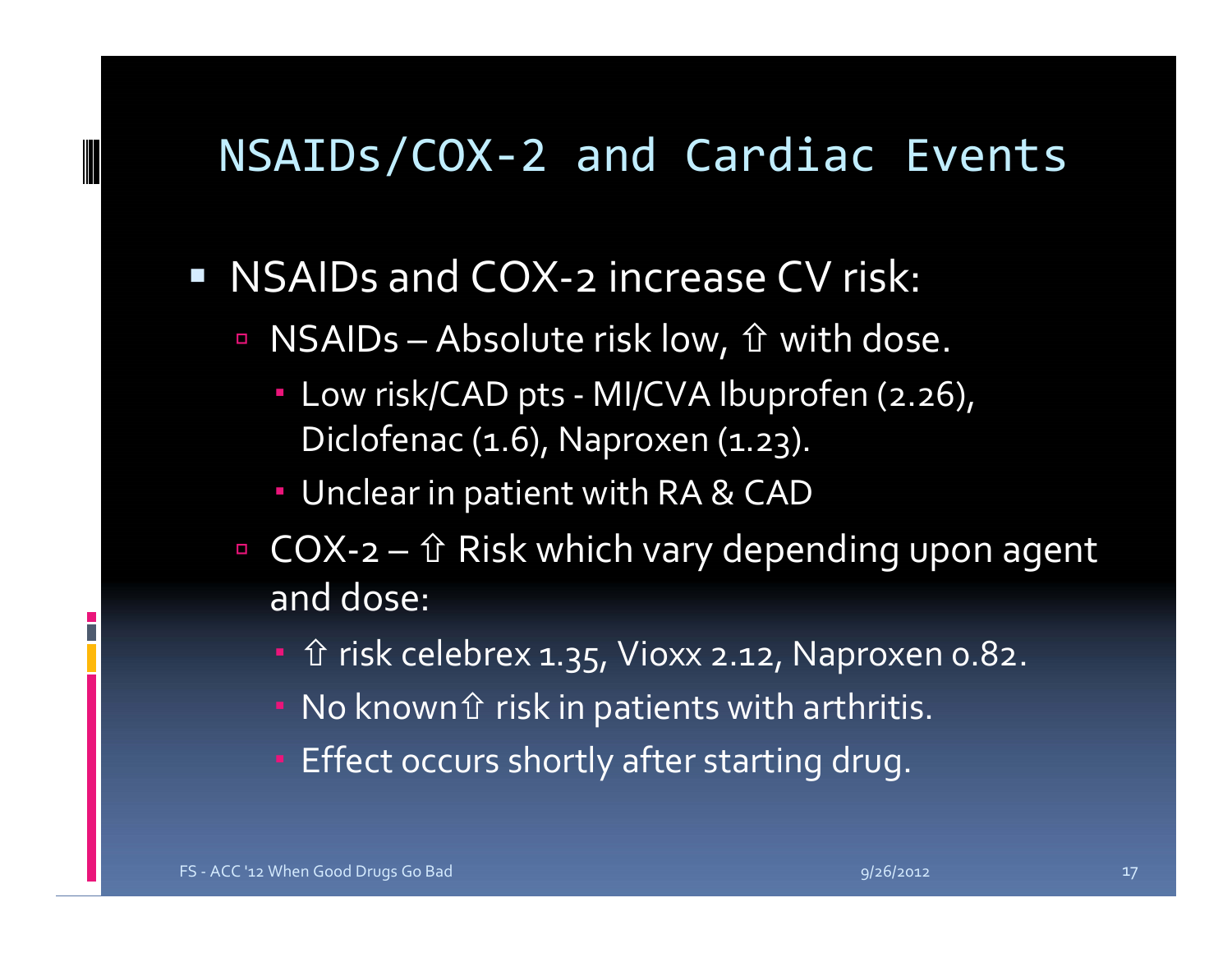#### $\mathcal{L}_{\mathcal{A}}$ CAD

- $\blacksquare$ □ NSAIDS: û risk death, recurrent MI 1.5x (least Naproxen)
- $\Box$ ■ COX-2 – û CV events, non-cardiac pts.: Vioxx (2.6x), Celebrex (1.4x)
- $\blacksquare$ ■ COX-2 - û risk in known CV disease w/ Celebrex (1.9) – Risk developed with 7d of treatment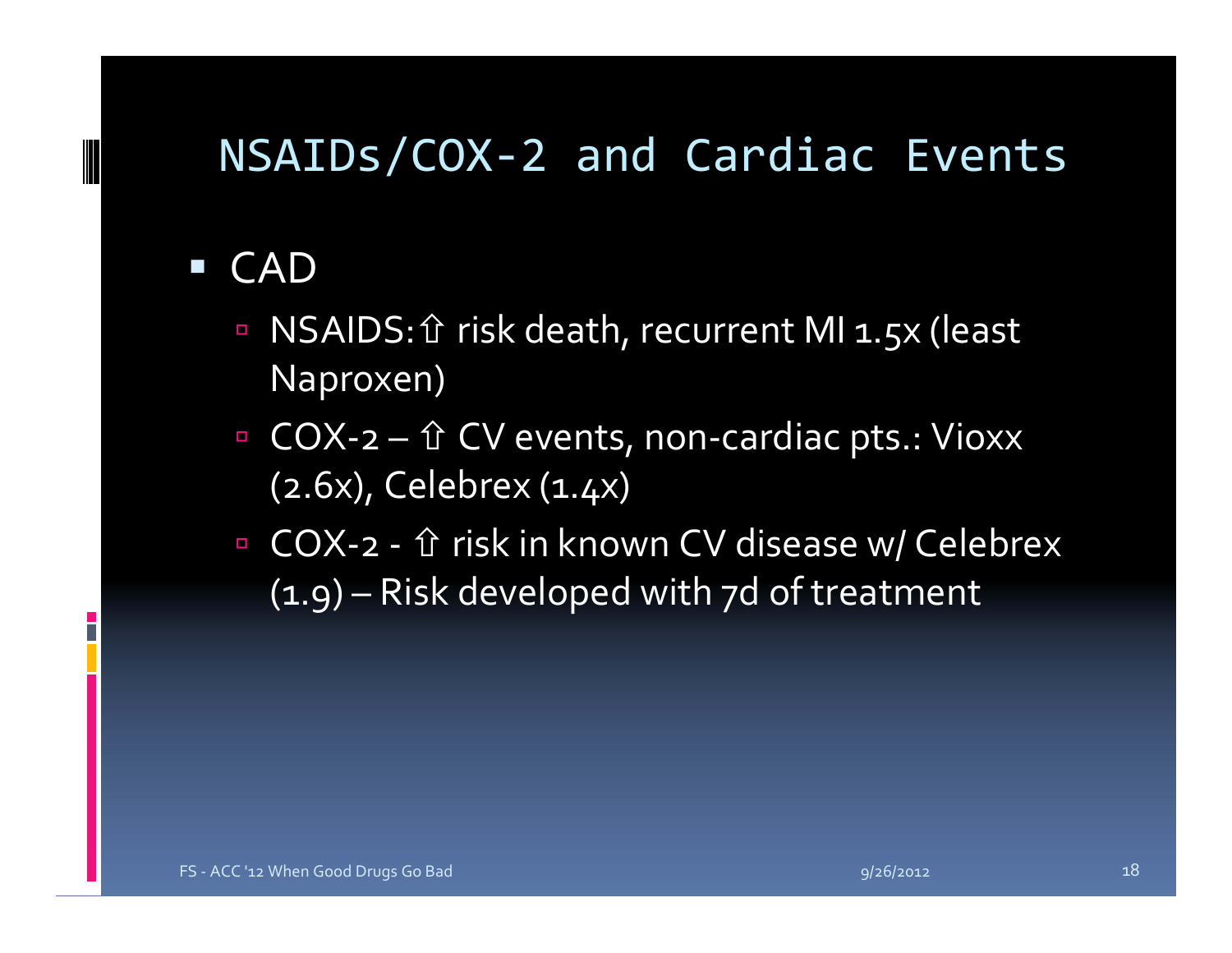- Worsening CHF
	- $\Box$  NSAIDs:
		- û(re)hospitalization CHF Diclofenac (1.35), Ibupro(1.16)
		- $\textcolor{black}{\bullet}$   $\textcolor{black}{\hat{\textbf{u}}}$  death diclofenac (2.1), Ibuprofen (>1200 mg 1.31), Naproxen (>500 mg 1.22),
		- $\Box$   $\Uparrow$  afterload from vasoconstriction Can also occur with ASA>325 mg. Reverses ACE‐I/ARB effect.
	- $\mathbf{B}^{\mathrm{eff}}$  COX‐2:
		- $\textcolor{red}{\bullet}$   $\textcolor{black}{\hat{\textbf{n}}}$  Rates hospitalization CHF Vioxx 2.7x, Celebrex 1.4x
		- $\textcolor{red}{\bullet}$   $\textcolor{black}{\hat{u}}$  Mortality Vioxx, Celebrex (1.7 2.1x).
		- $\textcolor{red}{\bullet}$   $\textcolor{black}{\hat{\textbf{u}}}$  Risk renal failure when given to CHF patients.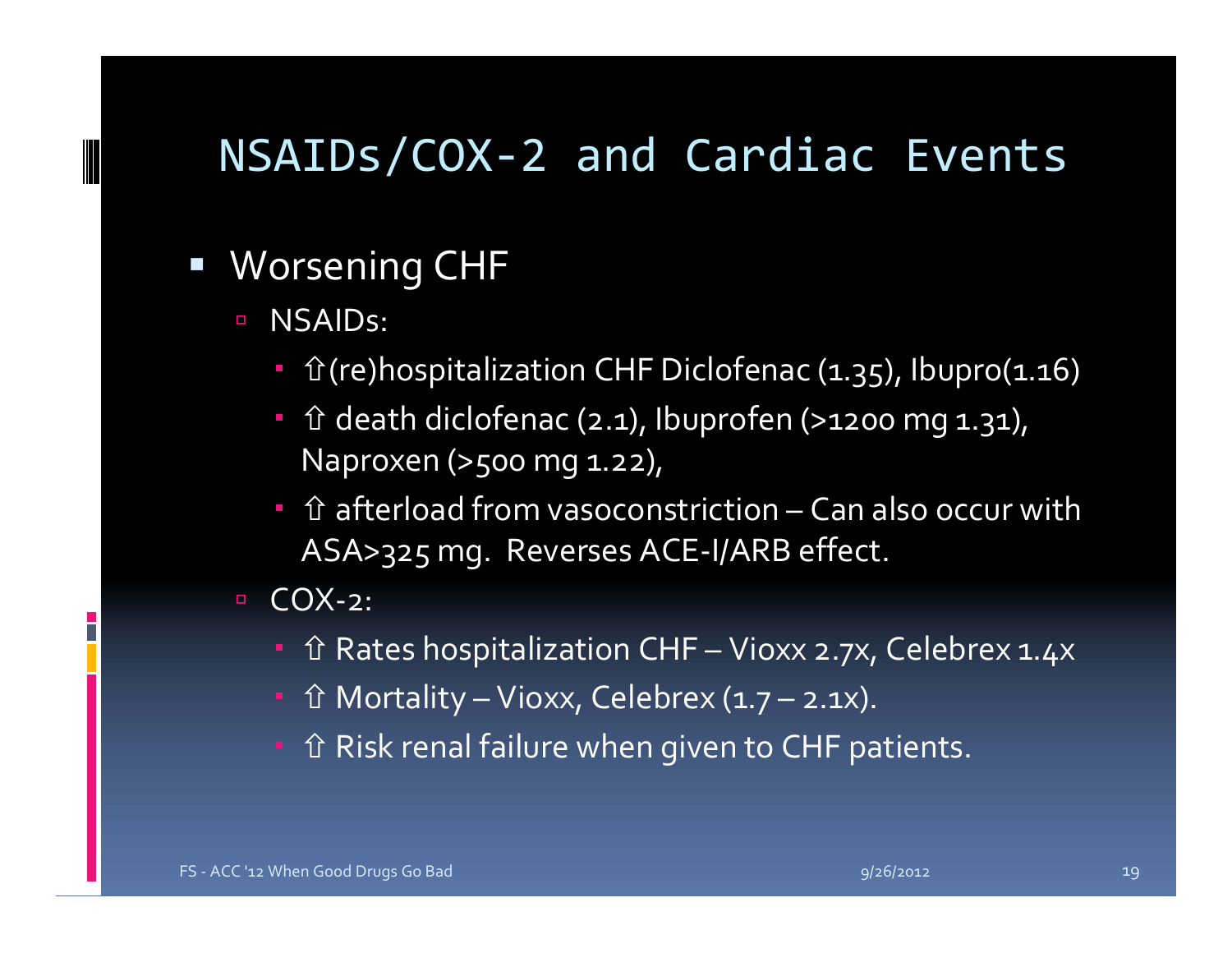#### HTN

 $\overline{\phantom{a}}$ 

- $\blacksquare$  NSAID use associated with  $\Uparrow$  BP.
- COX-2 can û BP Vioxx > Celebrex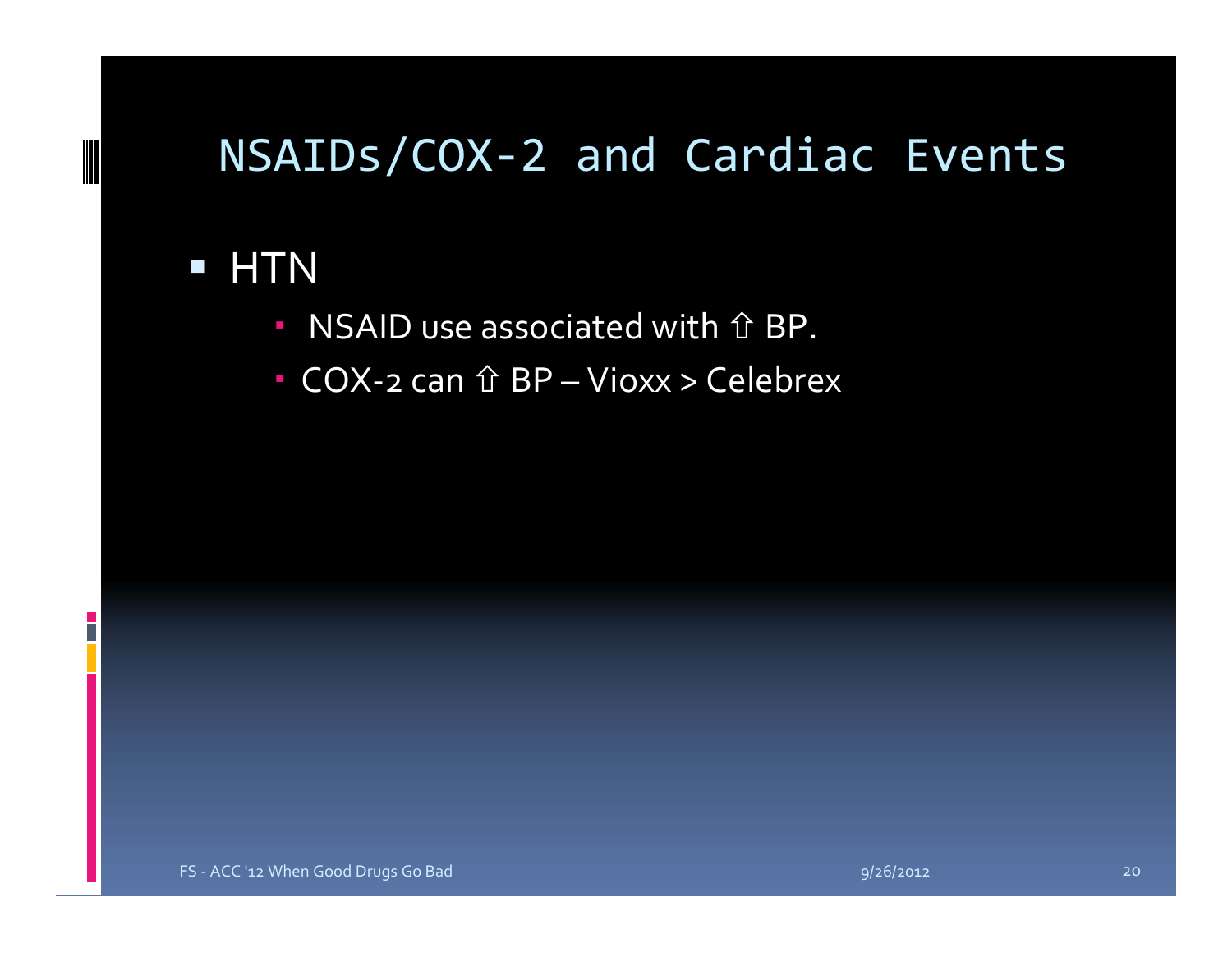#### NSAIDs/COX‐2: What to do?

- **Factor in CV risk prior to NSAID Rx.**
- Avoid use S/P CABG.
- Stop NSAID/COX-2 in patients with MI, CHF.
- Use lowest dose for shortest time.
- Use in caution with HTN – may exacerbate HTN
- (ACRhuematology) Consider risk/benefits NSAIDs ‐ Naproxen NSAID of choice.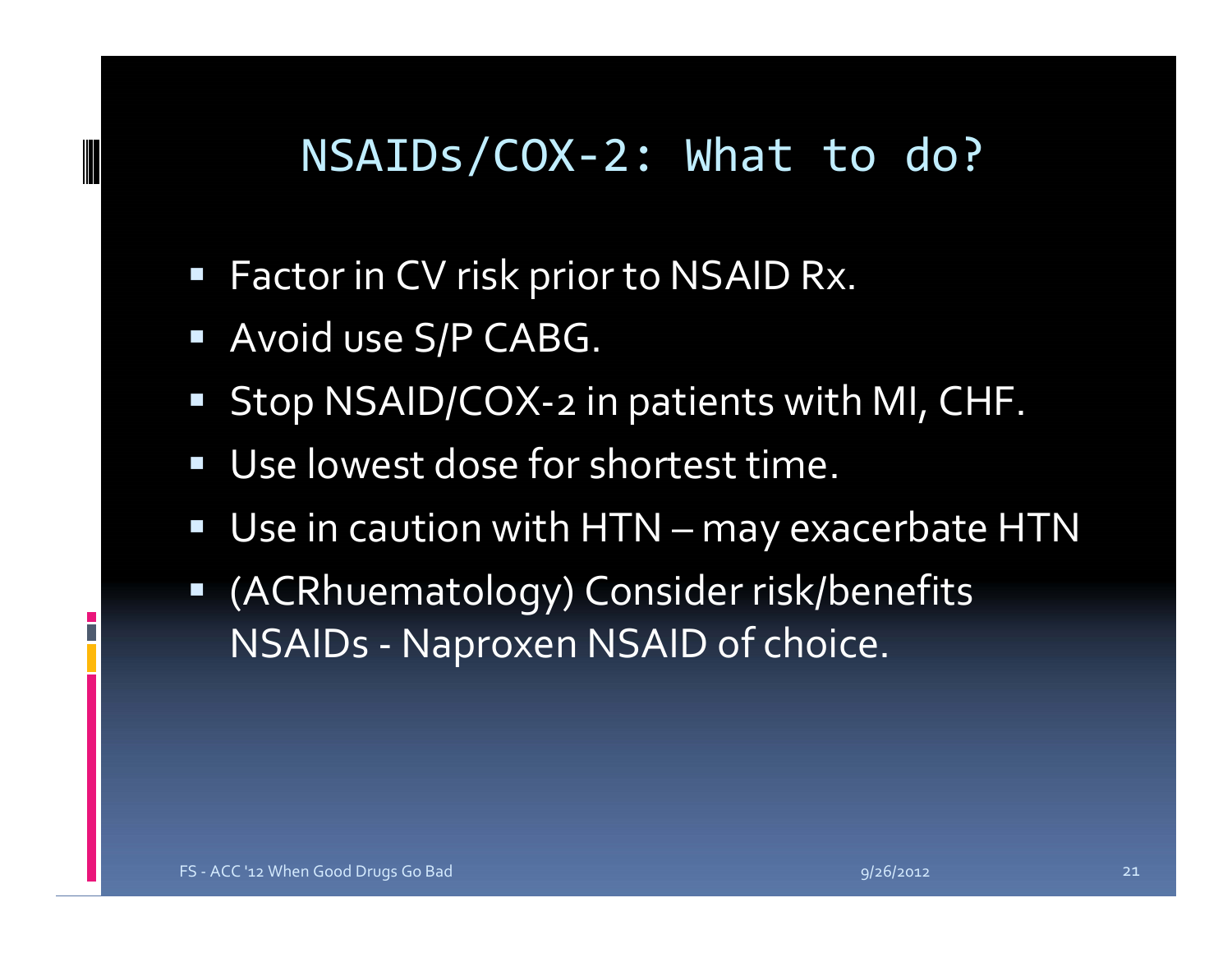## Conclusions:

- Many common medications have potential cardiovascular side effects.
- These medications can be safely used, but with appropriate care.